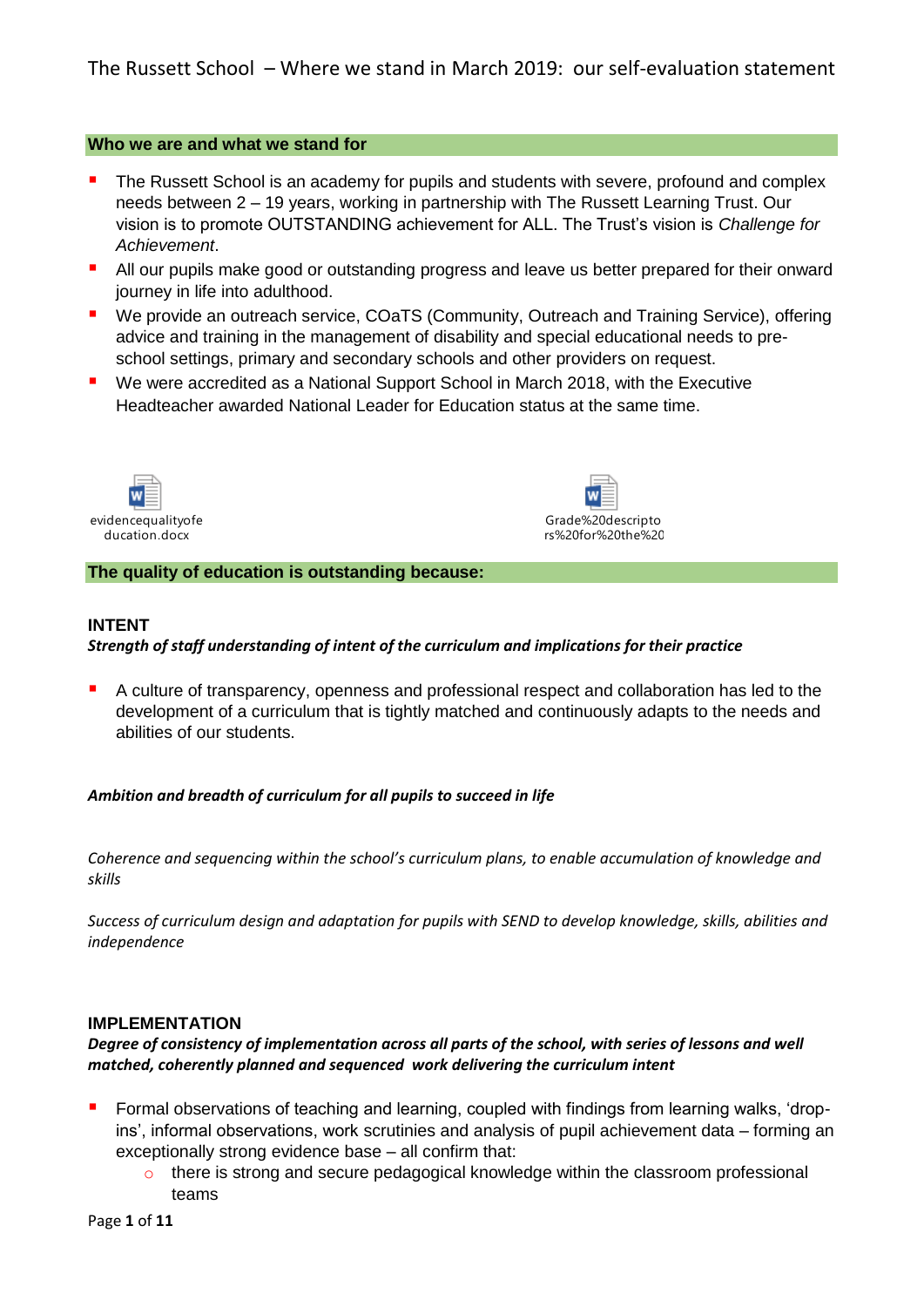- o there is deep and effective collaborative team work within each class base
- o there is an outstanding understanding of the individual needs of all pupils
- o teaching is adapted highly effectively to match pupils' individual needs, interests and abilities

*Depth of teacher subject knowledge*

*Clarity of teacher presentation and effectiveness of promotion of pupil discussion*

*Effectiveness of checking of pupils' understanding in lessons, clarity of feedback and adaptation of teaching in response* 

**•** Through skilful questioning and creative approaches – for instance, 'sabotaging' an outcome so as to check whether pupils spot this and respond – teachers regularly check on pupils' understanding and modify their teaching accordingly. We see this operating consistently to good effect in our observations of teaching.

*Effectiveness of teaching in helping pupils to develop long-term memory of content and to integrate knowledge into larger ideas*

*Effectiveness of teachers' and leaders' use of assessment to help pupils embed and use knowledge fluently, check understanding and inform teaching*

**EXECT** Findings from lesson observation and from monitoring of assessment and planning records confirm that class teams effectively use assessment information, including pupil progress data, to ensure that all individuals are progressing towards their aspirational goals.

*Manageability of assessment models*

*Quality of environment for learning, including choices of teaching materials*

**E** Strong strategic oversight of resources, along with exceptionally effective governance, has resulted in the academy being in a strong financial position to make continuous improvements to the teaching and learning environment.

*Level of demand of work given to pupils, match with aims of the curriculum and coherence of planning and sequencing*

- **•** Scrutiny of planning and observation of delivery of lessons indicate that learning follows a logical sequence and becomes progressively more demanding over time both in terms of the long- and medium-term. Plans are modified in the light of assessment and individuals' previous learning, rather than being 'fixed in stone'.
- Observation of teaching confirms that individual lessons are well paced in order to meet a range of needs, with some pupils stretched to move more quickly but with others given additional support and more time to consolidate their learning.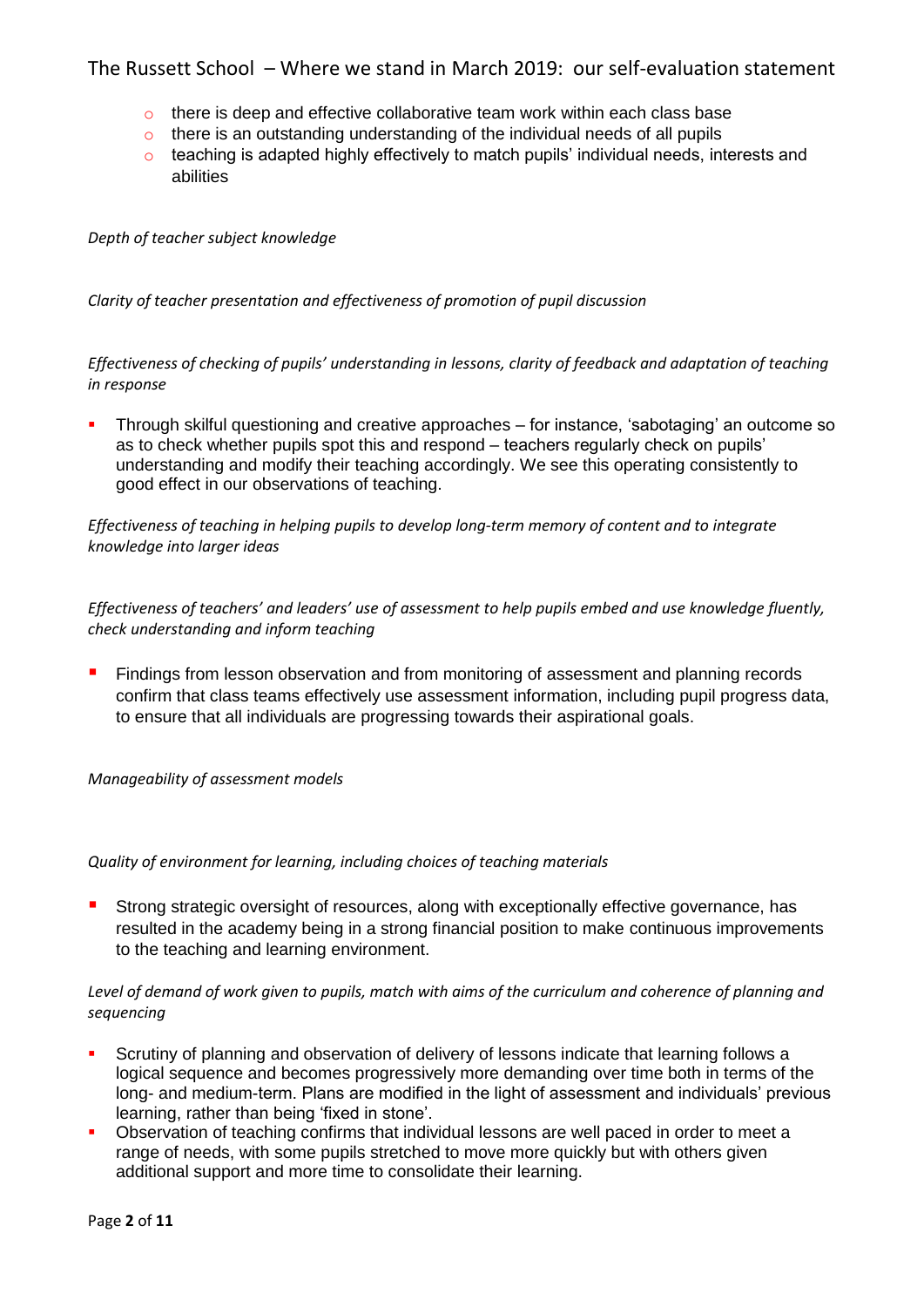# *Level of priority afforded to the teaching of reading*

▪ A well-taught, clearly structured phonics programme, provision of highly effective one-to-one and group guided reading sessions from an experienced and expert HLTA, well organised class library sessions, a wide range of attractive, varied reading resources, well matched to pupils' needs, interests and abilities and relevant, effective CPD and support for staff ensure that reading is central to learning across the curriculum.

*Rigour and effectiveness of sequencing of the reading curriculum in developing pupils' fluency, confidence and enjoyment in reading, with sound foundations laid down for the younger children*

**EXECT** Lesson observation indicates that phonics teaching is very effective in terms of the imaginative and creative teaching approaches used, the range and quality of learning resources, including tactile, the quality of the planning and the consistent use of assessment and recording to shape teaching and learning. As a result, pupils make rapid progress, enjoy their learning and are eager to participate.

*Effectiveness of assessment of reading*

*Match of reading books to the phonics knowledge taught to pupils*

*Effectiveness of modelling by teachers through their own speaking, listening, writing and reading in support of pupils' development of language and vocabulary*

**IMPACT** *Consistency of pupils' work across the curriculum*

#### *Consistency of achievement for all pupils, including the most disadvantaged and those with SEND*

#### *Achievement across the curriculum*

- Termly analysis of pupil progress data, termly evaluation of progress towards achievement of annual ECHP targets, analysis of behaviour incidents, observations of learning and pupils at work, scrutiny and moderation of pupils' work, informal feedback relating to students' onward transition from academy and case studies – forming an exceptionally wide evidence base – all confirm that
	- $\circ$  over the course of the last full academy year, the vast majority of pupils met or exceeded their aspirational targets
	- $\circ$  over that same period, there were no significant differences in the performance of any identifiable pupil group, including those eligible for the pupil premium and students supported by other, additional funding
	- o during the *current* academic year, the vast majority of students are on track to make or exceed their aspirational targets, with a similar level of consistency across different pupil groups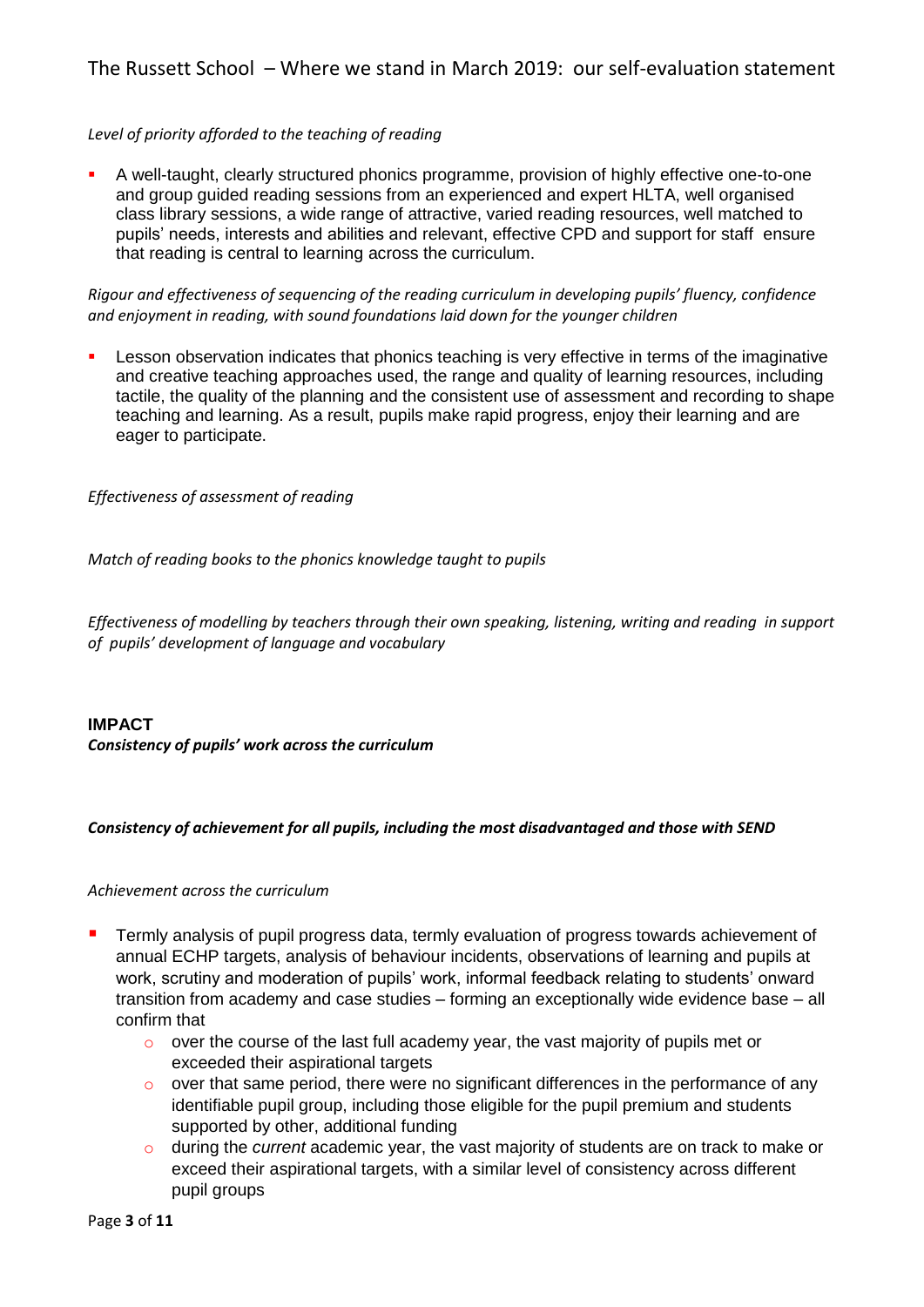o where students are identified as potentially not meeting their targets, early interventions are clearly making a highly positive impact on outcomes

### *Readiness for next stage of education, employment or training and appropriate pupil destinations for all, including those with SEND*

- **•** Direct observation, discussions with the pupils themselves and analysis of achievement data confirm that pupils move smoothly and confidently and eagerly from key stage to stage. A key contributory factor in this is the security of assessment data on prior attainment. A broad consistency of teaching approaches and strategies is maintained whilst at the same time progressively increasing demands are made of the pupils as they move through the academy.
- In terms of transition post-16, an increasing emphasis has been made over time on ensuring that parents/carers and students receive appropriate information, guidance and support to enable them to make well-informed decisions. Whereas in the past there might have been assumptions around taking up post-16 provision in the sixth form, other options are now discussed. Equally, the range of appropriate options available post-18 is now much wider.

#### *Quality of pupils' work across the curriculum*

#### *Pupils' reading and mathematical skills*

- **•** The proportions of pupils making exceptional progress in reading have significantly increased over the last seven years.
- **•** Pupils' numeracy skills develop well. Staff are skilful and systematic in planning for and providing a wide range of opportunities for pupils to practise and apply numeracy skills, including, for older pupils, real-life applications in shops, in the course of educational visits, work experience and college placement settings.

# **We will sustain excellence in the quality of education that we provide and further develop quality by:**

- Continuing to assess the skills sets of our staff and the effectiveness of our curriculum and assessment arrangements in order to maintain high levels of expertise in the face of the changing cohorts nationally and locally and to build the outcomes of staff skills assessment into our CPLD programmes
- **Continuing to ensure that the assessment schemes to measure progress continue to be** appropriate and aspirational, given the changing national agenda
- Working to broaden the range of destinations for students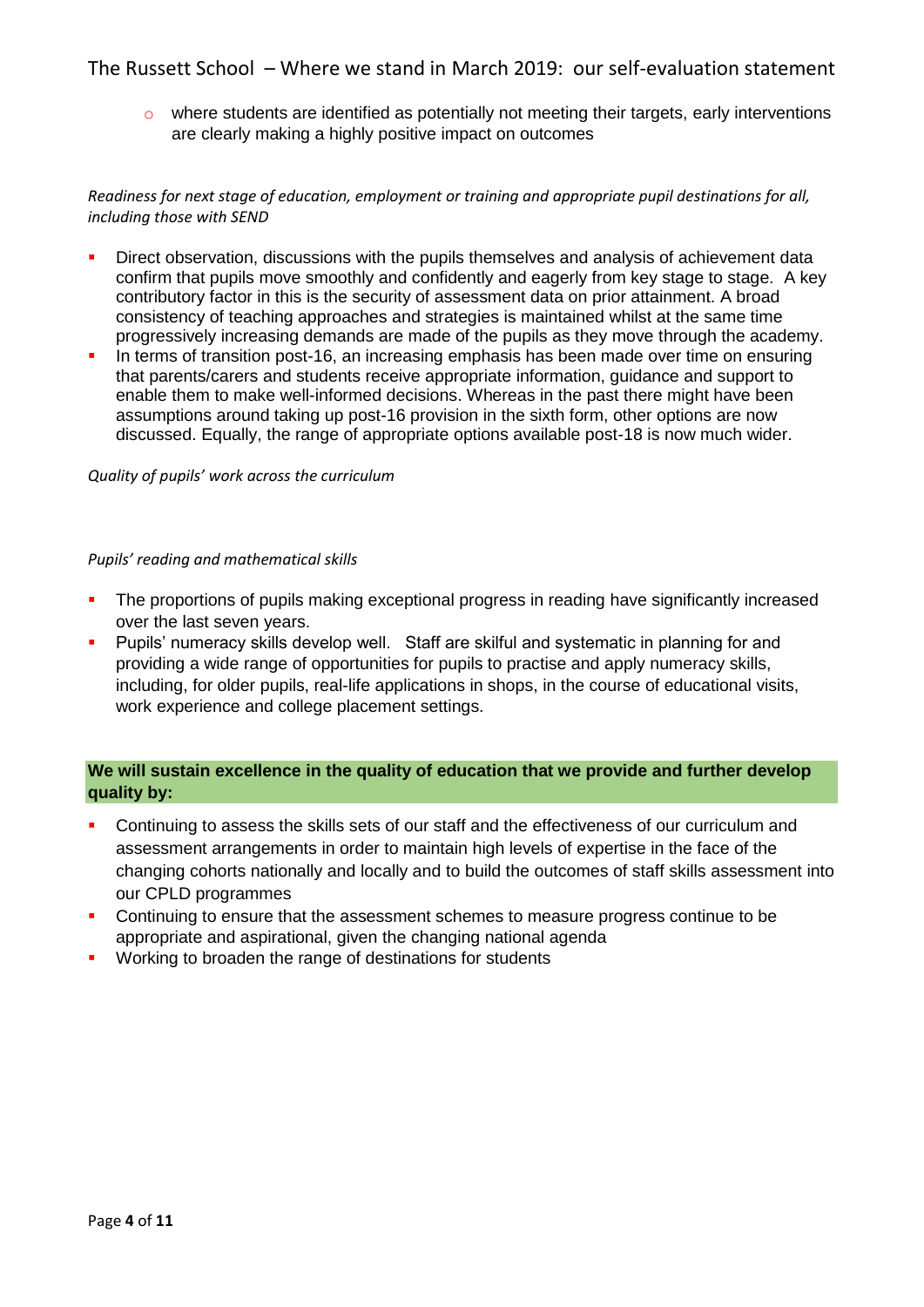



l **Pupils' behaviour and attitudes are outstanding because:**

#### *Levels of respect shown by pupils to others*

**•** Often from low baselines and starting points, pupils' attitudes towards learning improve to high levels. The vast majority of children look forward to coming to us and their attitudes and behaviours are positive in their impact both on the quality of relationships they establish with their peers and adults and on their learning and progress.

### *Positivity of pupils' attitudes and commitment to education, including persistence when facing difficulties*

# *Responsiveness of school to challenging circumstances and success in creation of a safe, well-ordered environment for learning*

Rigorous recruiting and induction, as well as high-quality staff CPD, ensure that expectations for pupil behaviour are very high and that management of behaviour is consistent and skilful. The work of individual staff is very well supported by the wider infrastructure and the clarity of the policies.

### *Expectations for pupil behaviour and consistent and fair application of those expectations*

- Our extensive evidence base, including analysis of half-termly behaviour reports, demonstrates that:
	- o pupils' attitudes and behaviour within lessons are highly conducive to engaged learning and achievement
	- o outside lessons and in less structured situations, behaviour is of an equally high standard
	- $\circ$  staff are highly skilled in managing behaviour as a result of our high investment in CPLD – fully embracing our whole-school approach to positive behaviour support

#### *Incidence of bullying, aggression, discrimination and derogatory language and the school's response*

- **E** Incidents of bullying are vanishingly rare, as is the use of any prejudice-based language. Parents/carers express confidence in the overall way the academy deals with any behaviour issues. Our strategy of consistently modelling appropriate behaviour for interactions and of operating a 'buddy' system is very effective in promoting positive and appropriate behaviours.
- **EXTERFERIM** External audits continue to show that the school maintains the highest possible standards in safeguarding; both parental and pupil surveys confirm that young people enjoy the life and work of, and feel safe in, the academy.

#### *Pupils' commitment to learning, resilience, pride in achievements and knowledge of how to learn*

■ Our observations of teaching and learning – both in lessons and in other situations – and our discussions with pupils testify to surprisingly high levels of resilience, given starting points and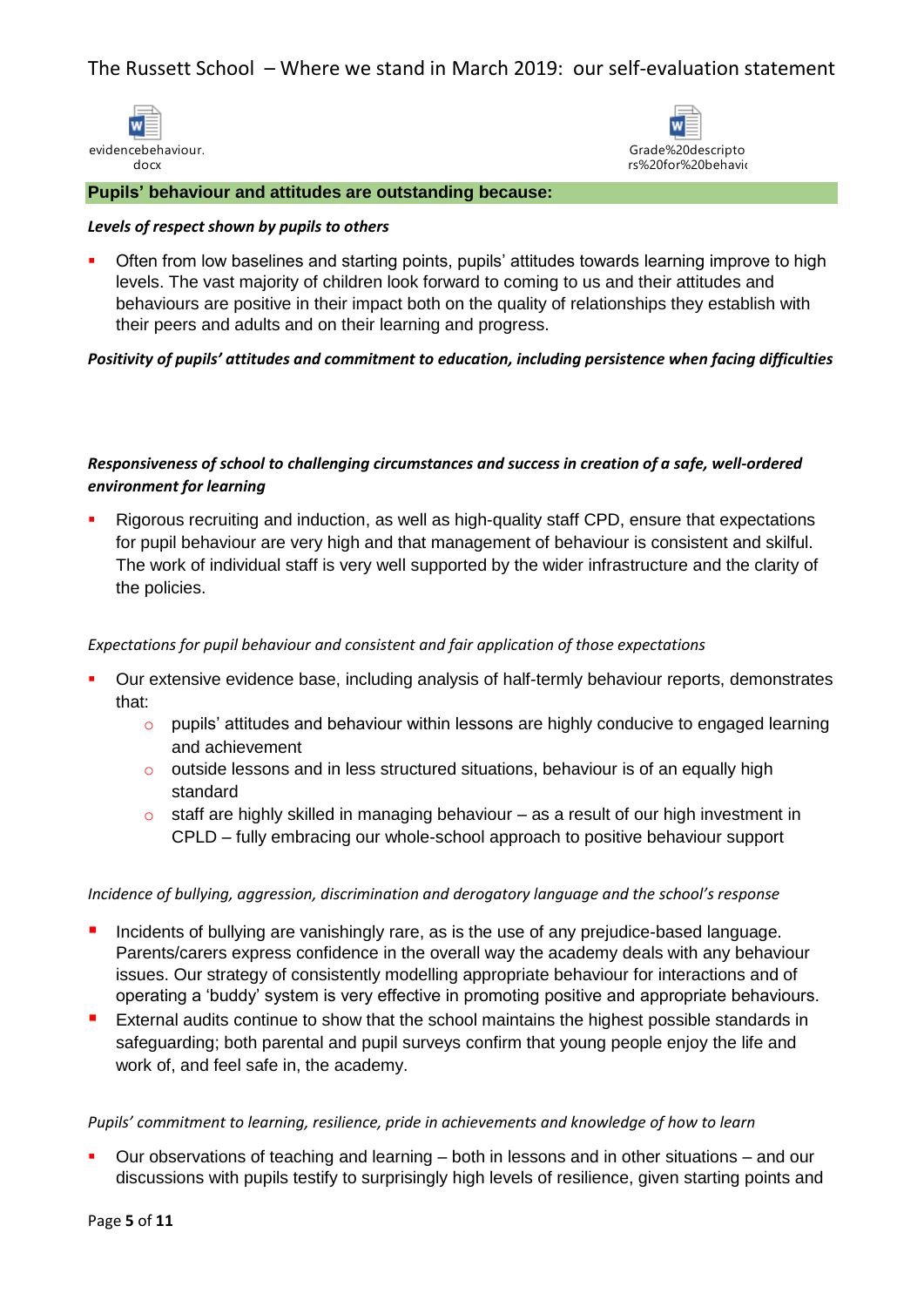challenges which they face. Pupils do demonstrate engagement and curiosity in their learning, coming up with questions to extend their knowledge.

# *Attendance and punctuality*

Over a period of years, our headline figure for attendance has been above the national average for special schools. There is no undue variation in attendance patterns for particular pupil groups, such as those eligible for the pupil premium grant. A small number of pupils with significant medical needs impacts on the headline figure; their hospital appointments and medical interventions are unavoidable.

# *Rates of fixed-term exclusions*

*Quality of relationships among pupils and staff: culture of respect and security*

# **We will sustain excellence in pupils' behaviour and attitudes and further develop them by:**



▪

**.** 



# **Provision and outcomes for pupils' personal development are outstanding because:**

*Extent to which the school goes 'the extra mile' to promote pupils' personal development*

*Degree of coherence in planning rich experiences in the curriculum and through extra-curricular activities*

*Rates of pupil participation in extra-curricular activities and take-up by all pupil groups*

*Extent to which school's provision for pupils' character development<sup>1</sup> is worthy of being shared with others*

*The degree to which the school's curriculum extends beyond the academic, vocational or technical*

Wider work on provision for pupils' spiritual, moral, social and cultural (SMSC) development has been set within a well thought-out curriculum framework and a concise policy document.

Page **6** of **11**   $1$  The set of positive personal traits, dispositions and virtues that informs their motivation and guides their conduct so that they reflect wisely, learn eagerly, behave with integrity and cooperate consistently well with others. This gives pupils the qualities they need to flourish in our society  $\mathbb D$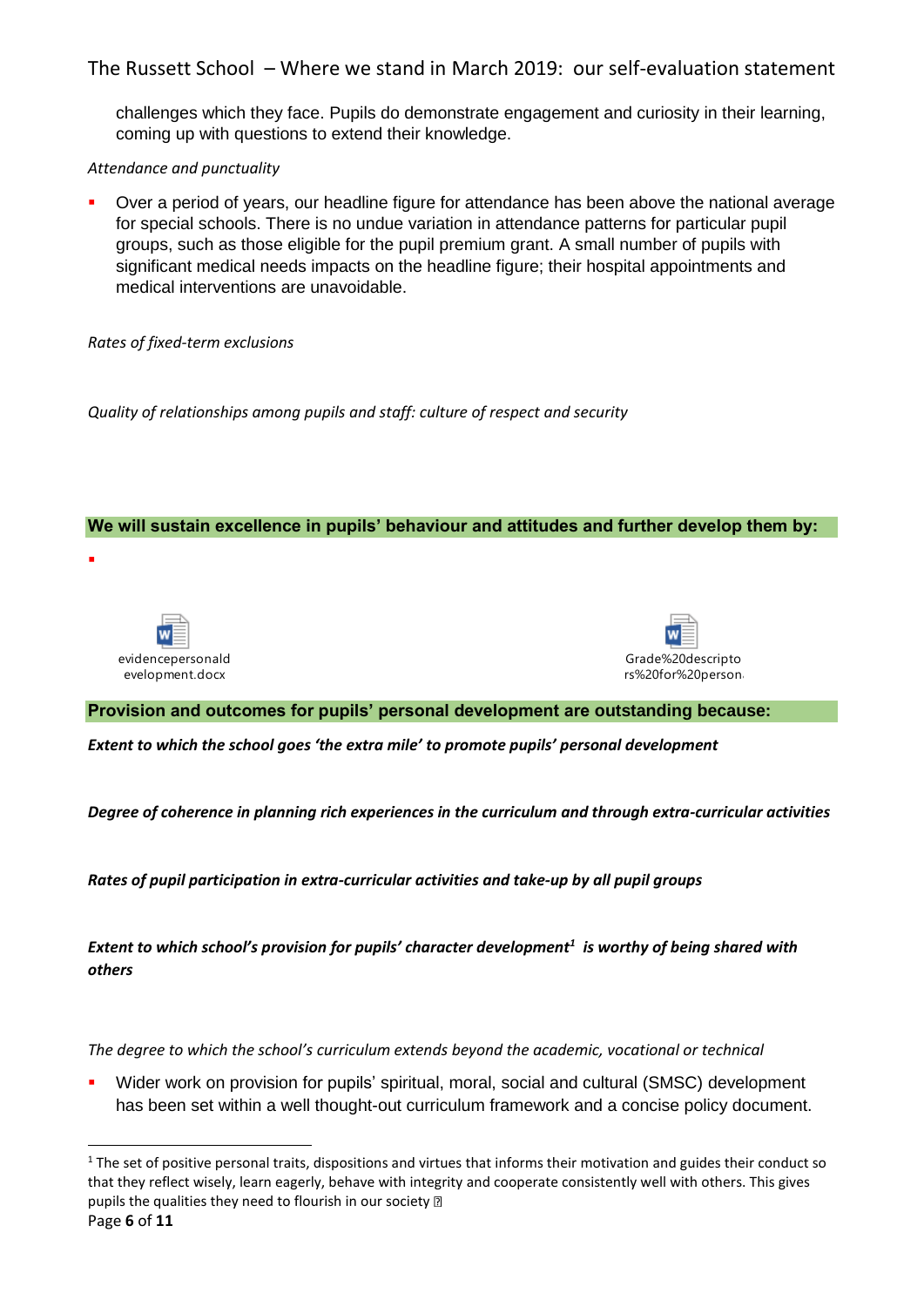This means that understanding of, and aims for, SMSC development are clearly summarised for all staff. Pupil case studies are available to illustrate the impact of work in this area.

■ Our strong PHSE programme is well planned and taught, resulting in our students developing an understanding of healthy lifestyles, personal safety and safety in the community.

### *The extent to which the school's curriculum and wider work supports pupils' character development*

Through well-planned and well-prepared work-related learning, young people demonstrate, when engaging in discussion in lessons, a sound understanding of key behaviours and attitudes which are important in the work place and for their future lives. Feedback from work placements, for instance, regularly highlights the confidence and courtesy with which our students talk to adults, the appropriateness of the way they present themselves, their ability to listen to instructions and follow them through, their time-keeping and their overall work 'ethic'.

*The extent to which the curriculum and wider work support the development of resilience, confidence and independence*

*The extent to which the curriculum and wider work support pupils to lead a healthy lifestyle physically and mentally*

- **EXT** As the pupils move through the academy, they develop increasing awareness of the reasons why it is important to make certain choices and follow certain lifestyles for their long-term health. Choices of food and drink do modify over time, with evidence of changes in attitude towards healthier options.
- Older pupils demonstrate a growing understanding of dangers around online safety in the use of social media websites, for instance – and how to manage them, as well as taking control over their own safety in terms of travelling independently, taking on work placements and preparing and cooking their own lunches safely and hygienically.

# *The effectiveness of the school's work to prepare pupils for life in modern Britain and to understand British values*

- Key elements within our curriculum (PSHE, RE, history, English and geography) supported by our overall ethos – promote fundamental British values, with the aim of ensuring that our students leave us as confident individuals who are able to get on well with each other and live safe, healthy and fulfilling lives, acting as respectful and responsible adults who are well prepared to play their part as law-abiding citizens in modern Britain, valuing equally different faiths and beliefs.
- Despite challenging and sometimes turbulent circumstances in their lives, a number of pupils are supported to develop responsible attitudes and behaviours that equip them well for the future. Over time, they develop an appreciation of our academy's culture and recognise the values they need to espouse, particularly tolerance and respect for adults, their peers, the fabric and the environment.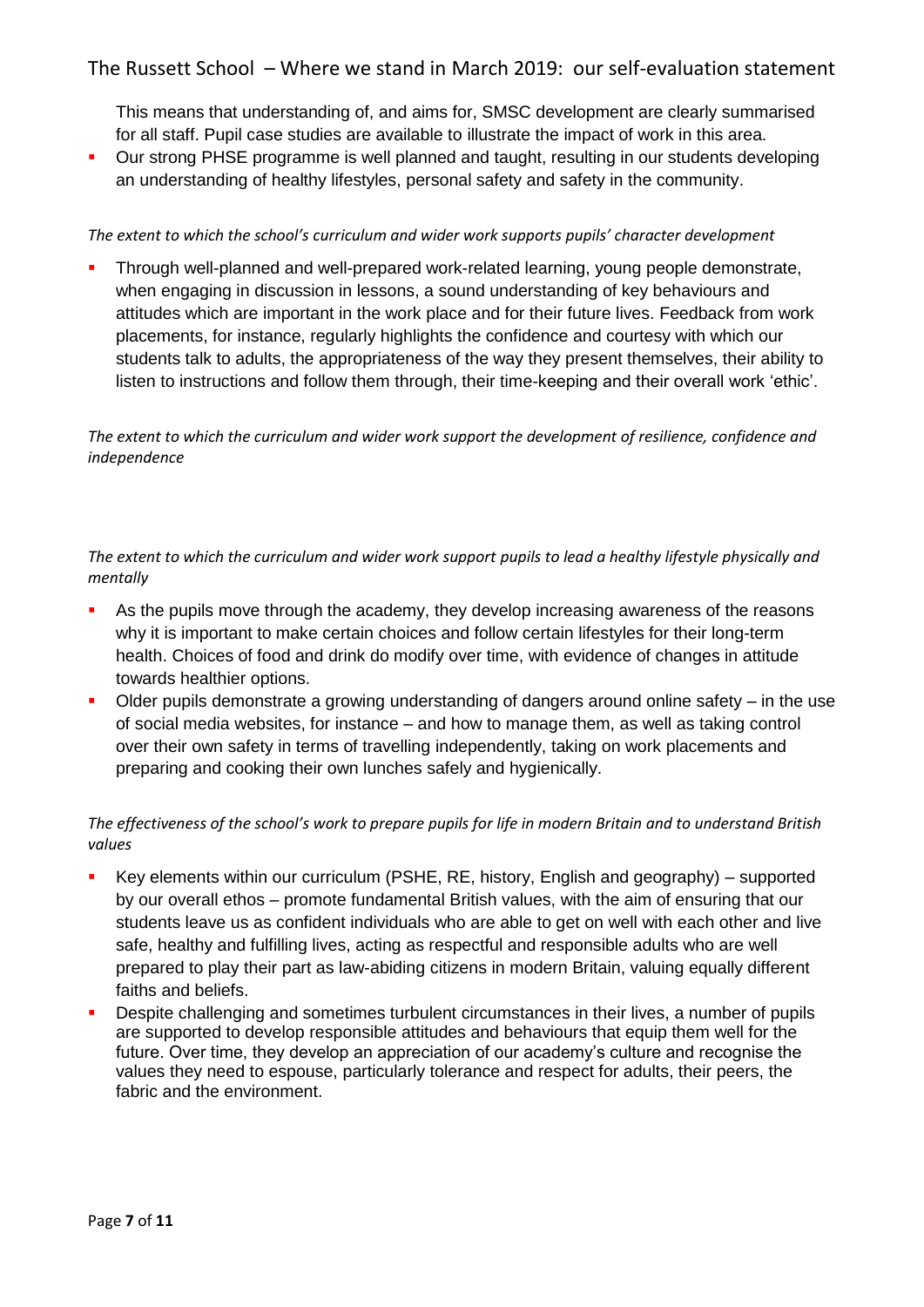*The success with which the school ensures pupils understand, appreciate and respect difference in the world and people*

### *The availability of opportunities for pupils to understand how to function as positive, participatory citizens*

We provide many opportunities for students to see themselves as full and active members of, and contributors to, society. These include participation in the student council (Pupil Voice) and opportunities to support charity fund-raising. Our school's culture recognises, supports and helps the students to develop the values they need to be tolerant and respectful citizens.

*The effectiveness with which secondary schools provide high-quality careers guidance and opportunities to encounter the world of work*

- Strengths in our provision include the highly personalised nature of the guidance, support and advice which we offer and the high level of effectiveness of our job coach in engaging with employers to ensure a wide range of opportunities for work experience, very well matched to individual students' aspirations and abilities.
- We are also highly effective in supporting pupils themselves to communicate their views, interests and preferences with regard to decisions about their future, striking a judicious balance between high aspiration and ambition on the one hand and realism on the other when future opportunities are being discussed and planned for. We maximise as much involvement from parents/carers and pupils/students as possible in this crucial decision-making process.

### **We will sustain excellence in provision and outcomes for pupils' personal development and further develop them by:**

Strengthening our arrangements for students to make their views known, so that we can take account of them when shaping our provision and plans.





# **The effectiveness of leadership and management is outstanding because:**

# *The extent to which professional development arrangements build and develop teachers' expertise over time, translating into consistent improvements in the teaching of the curriculum*

Well-judged, significant investment in continuous professional and leadership development (CPLD), well-matched to the needs of the academy, mindful of national priorities and context, and continuously adapting to both the changing demands of our students and building on the potential of staff has delivered continuous improvements in teaching quality over time. This is confirmed by records of observation and evaluation of teaching, as well as by other evidence.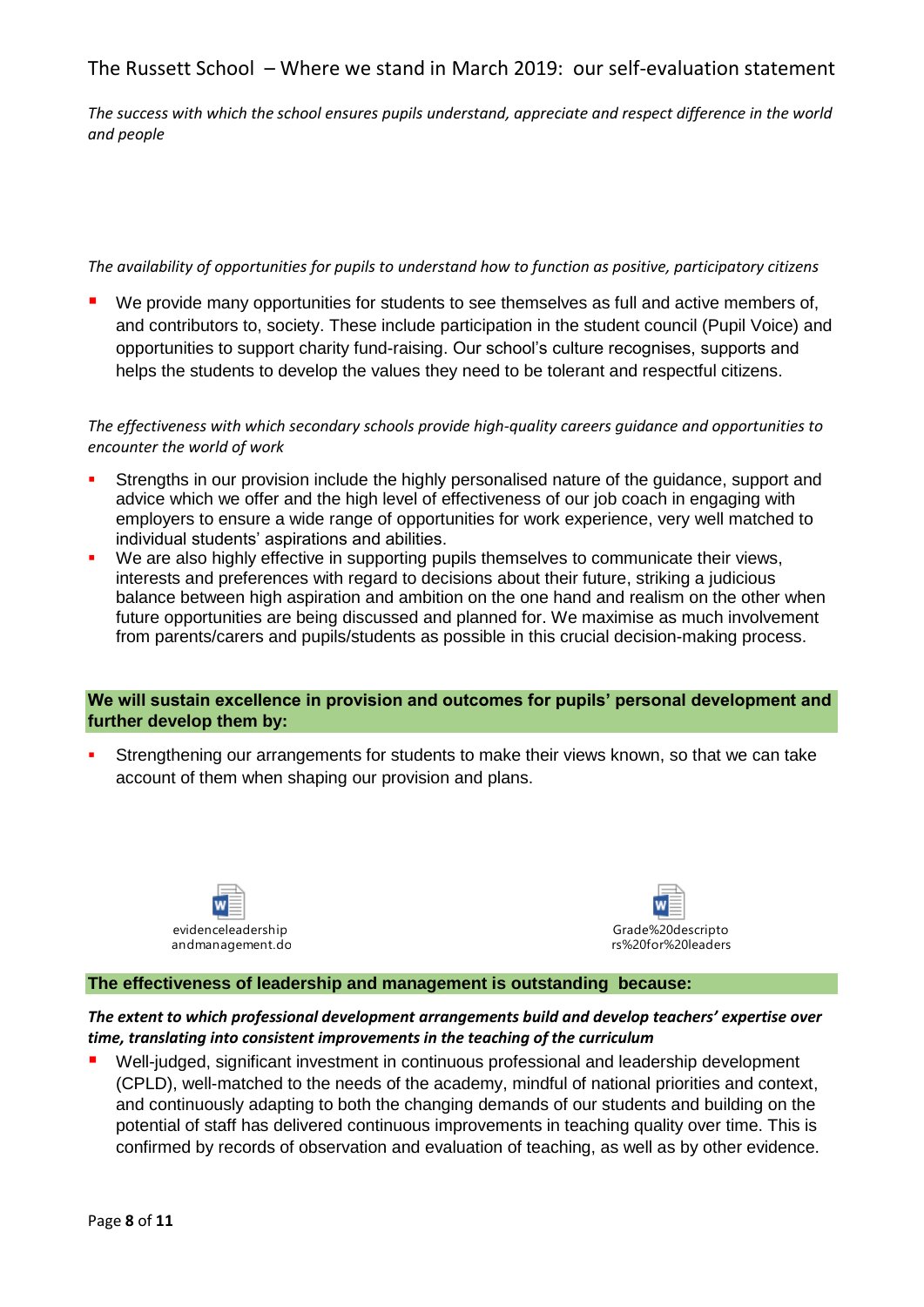■ The premium set on providing high-quality CPLD has also resulted in high staff retention rates, strong recruitment and strong succession planning. This has ensured that the capacity of the academy for sustainable growth and development has been enhanced year-on-year.

### *The effectiveness with which school leaders engage with staff at all levels and respond to issues raised, in particular about workload*

*The extent to which staff report strong support for well-being issues*

*The clarity and ambition of leaders' vision for high-quality, inclusive education*

- **•** Well-developed structures ensure that leaders and managers at different levels consistently, systematically and rigorously communicate expectations and check that they are being achieved through a range of rigorous, systematic monitoring and evaluation activities.
- The Russett *Performance Wheel* sets out a clear, well thought-out vision for the academy's future achievements, building on its 2014 and 2018 Ofsted judgements of outstanding overall effectiveness.
- **•** Systematic, detailed and challenging self-evaluation runs throughout the academy which results in clear identification of ambitious future priorities and provides confirmatory evidence of current outstanding provision and outcomes. The evidence base for self-evaluation judgements is extensive, including highly effective use of external professional evaluation and reportage.

*Degree of focus on improving teachers' subject, pedagogical and pedagogical content knowledge, enhancing the teaching of the curriculum and the appropriate use of assessment*

*The effectiveness, sharpness of focus and sense of purpose in leaders' engagement with pupils, parents, employers and local services, as relevant*

- Home-school links are exceptionally strong as a result of the work of our family liaison worker and other leaders, developing consistency between behaviour and communication strategies used in the academy and at home, with clear benefits as a result to pupils in terms of behaviour, engagement in everyday life, independence, confidence and future life outcomes.
- Regular feedback to parents/carers through home-academy contact books, telephone conversations, termly reports, two parent consultation meetings and the annual review ensure that accurate and concise information is conveyed both with regard to children's achievement and their progress and to strategies which can be shared between the academy and at home. Feedback from parents confirms that this is the case.
- Ongoing work to develop provision of parental/carer workshops is supporting the promotion of very effective working relationships with parents and supporting them in helping their children.
- Annual parental questionnaires testify to a high level of parental support for the academy and a very positive view of our provision.
- The high impact of the work of the job coach, particularly in terms of the development of highquality relationships with employers, has resulted in placements very well matched to individual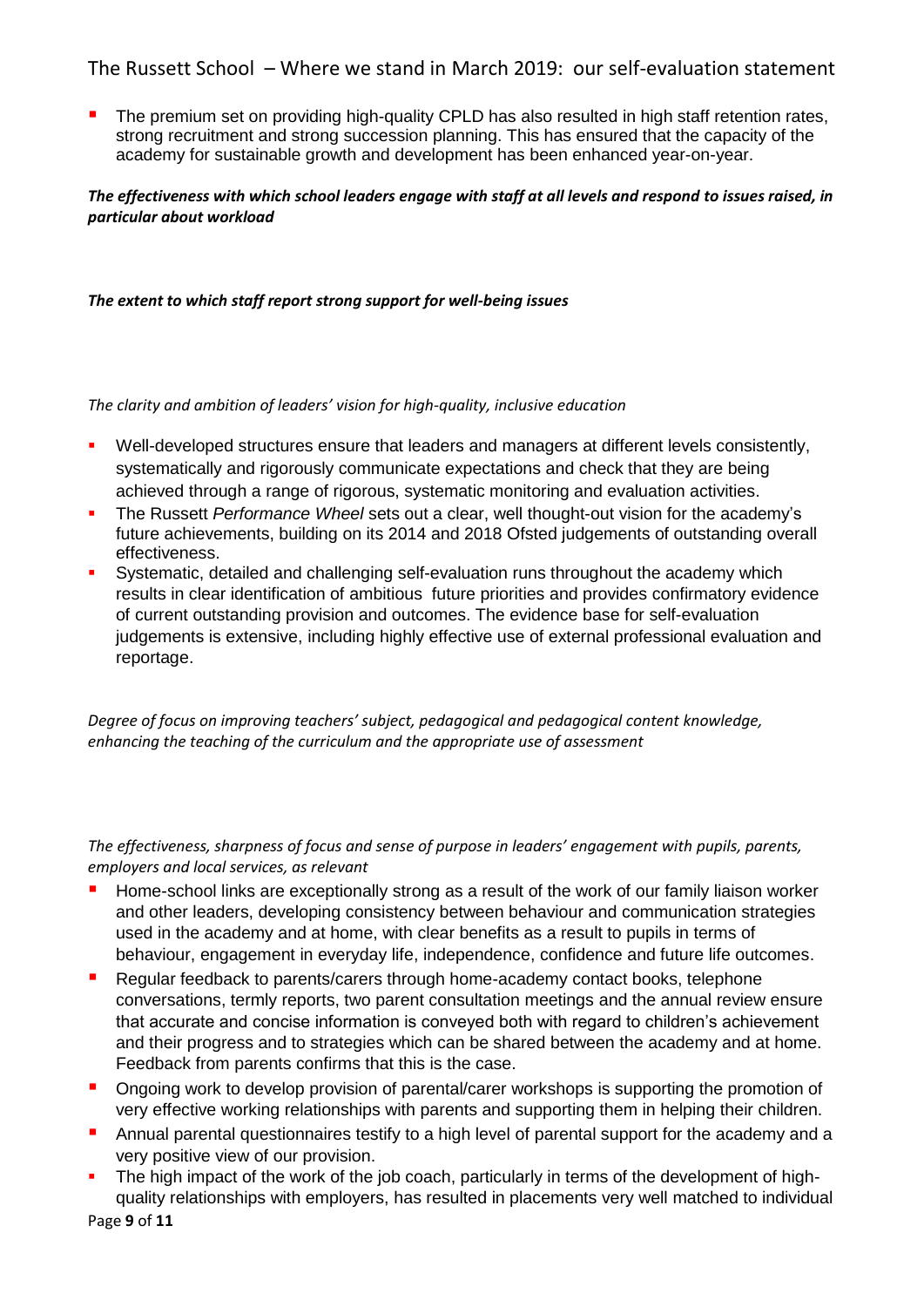students' aspirations and abilities which, in a growing number of cases, have continued in the form of paid and voluntary employment post-academy.

*The effectiveness of leaders' engagement with staff and awareness of pressures facing them*

*The extent to which staff are managed realistically and constructively, including their workload*

*The extent to which leaders protect staff from bullying and harassment*

*The clarity of governors' understanding of their role and their effectiveness in discharging their three principal functions*

- The quality of debate in board and LGC meetings is reflected in the evidence of challenge recorded in minutes. LGC/Directors do not just accept assertions from staff regarding standards, quality and data but ask for evidence in substantiation. Examples include challenge around personnel issues and discussion around levels of financial delegation.
- Strong strategic oversight of resources, along with exceptionally effective governance, has resulted in the academy being in a strong financial position to make continuous improvements to the teaching and learning environment.

*The effectiveness of those responsible for governance in ensuring the school's statutory responsibilities are fulfilled*

*The extent to which the school's culture for safeguarding facilitates effective arrangements for identification of need, securing support or making timely referrals, managing safe recruitment and allegations regarding adults*

Safeguarding is a standing item in the reporting to the LGC; records and minutes show that policy and practice are robustly challenged. Updating for staff and directors/governors takes place through regular and systematic CPD. The effectiveness of safeguarding arrangements, including our work to protect pupils from radicalisation and extremism, was confirmed by an indepth, external safeguarding audit in March 2018, undertaken by an independent consultant.

### **We will sustain excellence in leadership and management and further develop effectiveness by:**

- **E** Strengthening the interactions between senior and middle leaders, so as to develop the capacity of middle leaders to diagnose complex issues, identify solutions and deliver actions, building on existing best practice
- Sharpening even more finely the focus for CPLD, so that there is even greater consistency and synergy between whole-school, departmental and individual improvement/development.